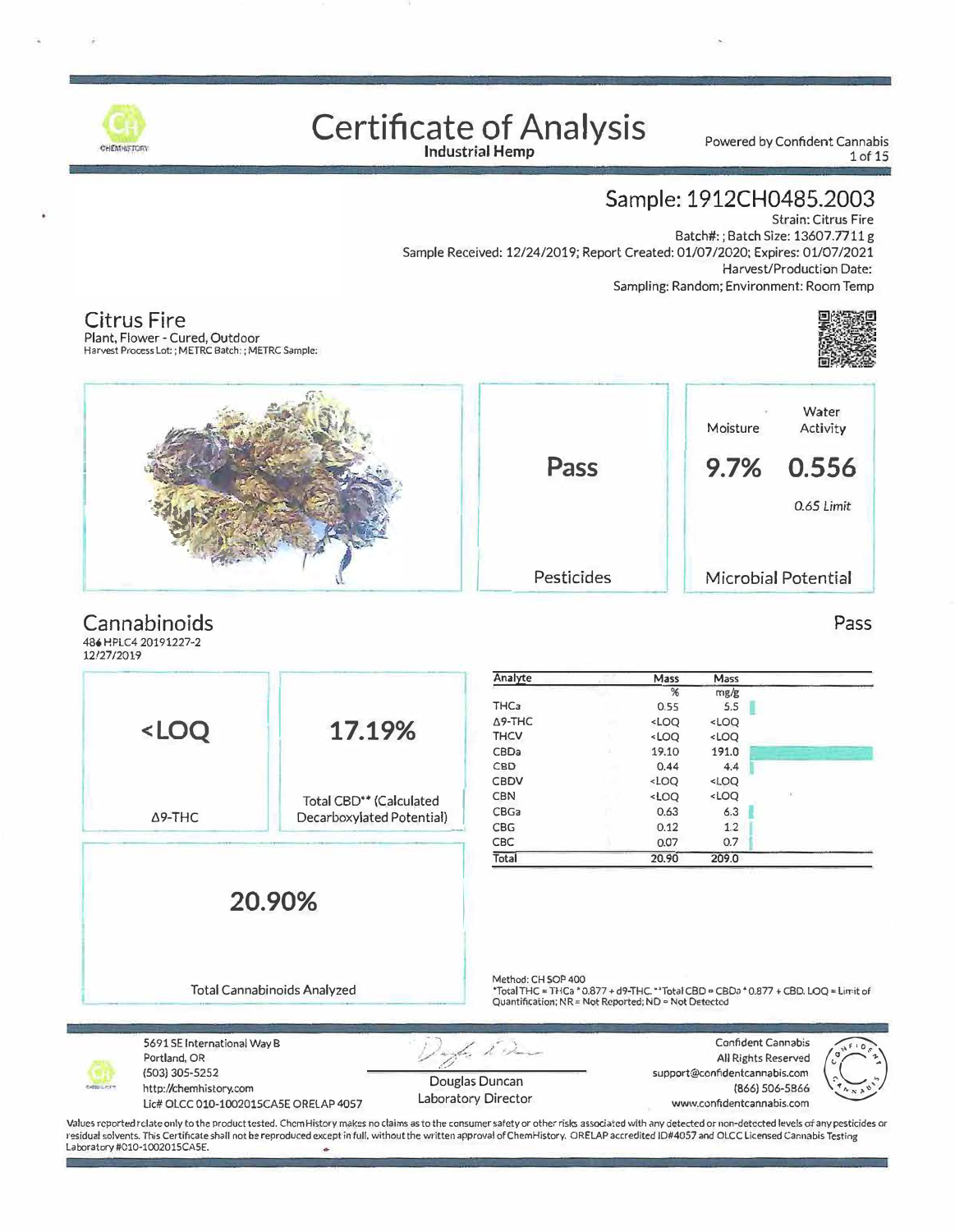

### **Certificate of Analysis**

Powered by Confident Cannabis 2 of 15

#### Sample: 1912CH0485.2003

**Strain: Citrus Fire** Batch#:; Batch Size: 13607.7711 g Sample Received: 12/24/2019; Report Created: 01/07/2020; Expires: 01/07/2021 Harvest/Production Date: Sampling: Random; Environment: Room Temp



#### Pass

Pesticides 171LCOOO4 20191226-2

**Citrus Fire** 

Plant, Flower - Cured, Outdoor Harvest Process I.ot: ; METRC Batch: ; METRC Sample:

| Analyte             |                | <b>ANGEL</b> | Mass                                                                                                                                                                | <b>Status</b> | Analyte                |            |                            | Mass                             | <b>Status</b> |
|---------------------|----------------|--------------|---------------------------------------------------------------------------------------------------------------------------------------------------------------------|---------------|------------------------|------------|----------------------------|----------------------------------|---------------|
|                     |                |              | PPB                                                                                                                                                                 |               |                        | tu pi      |                            | PPB                              |               |
| Abamectin           |                |              | <loo< td=""><td>Pass</td><td>Imazalil</td><td></td><td>×</td><td><loo< td=""><td>Pass</td></loo<></td></loo<>                                                       | Pass          | Imazalil               |            | ×                          | <loo< td=""><td>Pass</td></loo<> | Pass          |
| Acephate            |                |              | <loo< td=""><td>Pass</td><td>Imidacloprid</td><td></td><td>x</td><td><loo< td=""><td>Pass</td></loo<></td></loo<>                                                   | Pass          | Imidacloprid           |            | x                          | <loo< td=""><td>Pass</td></loo<> | Pass          |
| Acequinocyl         |                |              | <loq< td=""><td>Pass</td><td><b>Kresoxim Methyl</b></td><td></td><td></td><td><loq< td=""><td>Pass</td></loq<></td></loq<>                                          | Pass          | <b>Kresoxim Methyl</b> |            |                            | <loq< td=""><td>Pass</td></loq<> | Pass          |
| Acetamiprid         |                |              | <loq< td=""><td>Pass</td><td>Malathion</td><td></td><td></td><td><loo< td=""><td>Pass</td></loo<></td></loq<>                                                       | Pass          | Malathion              |            |                            | <loo< td=""><td>Pass</td></loo<> | Pass          |
| Aldicarb            | H.U            |              | 200                                                                                                                                                                 | Pass          | Metalaxyl              | ıЖ         |                            | <loo< td=""><td>Pass</td></loo<> | Pass          |
| Azoxystrobin        |                |              | <loq< td=""><td>Pass</td><td>Methiocarb</td><td>Χn</td><td>nи</td><td><loo< td=""><td>Pass</td></loo<></td></loq<>                                                  | Pass          | Methiocarb             | Χn         | nи                         | <loo< td=""><td>Pass</td></loo<> | Pass          |
| Bifenazate          | al Li          | - 13         | <loo< td=""><td>Pass</td><td>Methomyl</td><td>n sa</td><td>×x</td><td><loq< td=""><td>Pass</td></loq<></td></loo<>                                                  | Pass          | Methomyl               | n sa       | ×x                         | <loq< td=""><td>Pass</td></loq<> | Pass          |
| Bifenthrin          |                |              | <loo< td=""><td>Pass</td><td>Methyl Parathion</td><td></td><td>X)</td><td><loo< td=""><td>Pass</td></loo<></td></loo<>                                              | Pass          | Methyl Parathion       |            | X)                         | <loo< td=""><td>Pass</td></loo<> | Pass          |
| Boscalid            | - 44           |              | <loo< td=""><td>Pass</td><td><b>MGK-264</b></td><td><math>T = 1</math></td><td>- 11</td><td><loo< td=""><td>Pass</td></loo<></td></loo<>                            | Pass          | <b>MGK-264</b>         | $T = 1$    | - 11                       | <loo< td=""><td>Pass</td></loo<> | Pass          |
| Carbaryl            | $-11$          | U.           | $<$ LOO                                                                                                                                                             | Pass          | Myclobutanil           | 195        | a P                        | <loq< td=""><td>Pass</td></loq<> | Pass          |
| Carbofuran          | ÷              |              | <loo< td=""><td>Pass</td><td>Naled</td><td></td><td></td><td><loq< td=""><td>Pass</td></loq<></td></loo<>                                                           | Pass          | Naled                  |            |                            | <loq< td=""><td>Pass</td></loq<> | Pass          |
| Chlorantraniliprole | <b>Service</b> |              | <loo< td=""><td>Pass</td><td>Oxamyl</td><td>49,91</td><td></td><td><loq< td=""><td>Pass</td></loq<></td></loo<>                                                     | Pass          | Oxamyl                 | 49,91      |                            | <loq< td=""><td>Pass</td></loq<> | Pass          |
| Chlorfenapyr        | m.             |              | $<$ LOO                                                                                                                                                             | Pass          | Paclobutrazol          |            |                            | <loo< td=""><td>Pass</td></loo<> | Pass          |
| Chlorpyrifos        |                |              | <loq< td=""><td>Pass</td><td>Permethrins</td><td>. .</td><td>ш</td><td><loq< td=""><td>Pass</td></loq<></td></loq<>                                                 | Pass          | Permethrins            | . .        | ш                          | <loq< td=""><td>Pass</td></loq<> | Pass          |
| Clofentezine        |                |              | <loo< td=""><td>Pass</td><td>Phosmet</td><td></td><td>p.</td><td><loo< td=""><td>Pass</td></loo<></td></loo<>                                                       | Pass          | Phosmet                |            | p.                         | <loo< td=""><td>Pass</td></loo<> | Pass          |
| Cyfluthrin          |                |              | <loq< td=""><td>Pass</td><td>Piperonyl Butoxide</td><td></td><td></td><td><loo< td=""><td>Pass</td></loo<></td></loq<>                                              | Pass          | Piperonyl Butoxide     |            |                            | <loo< td=""><td>Pass</td></loo<> | Pass          |
| Cypermethrin        |                | oris         | <loq< td=""><td>Pass</td><td>Prallethrin</td><td></td><td>ã.</td><td><loo< td=""><td>Pass</td></loo<></td></loq<>                                                   | Pass          | Prallethrin            |            | ã.                         | <loo< td=""><td>Pass</td></loo<> | Pass          |
| Daminozide          |                |              | <loq< td=""><td>Pass</td><td>Propiconazole</td><td></td><td>÷.</td><td><loq< td=""><td>Pass</td></loq<></td></loq<>                                                 | Pass          | Propiconazole          |            | ÷.                         | <loq< td=""><td>Pass</td></loq<> | Pass          |
| Diazinon            |                |              | $<$ LOO                                                                                                                                                             | Pass          | Propoxur               | 33421      |                            | $<$ LOQ                          | Pass          |
| Dichlorvos          | w              |              | <loo< td=""><td>Pass</td><td>Pyrethrins</td><td>ma y</td><td><math display="inline">\lambda_{\rm CDM}</math></td><td><math>&lt;</math> LOQ</td><td>Pass</td></loo<> | Pass          | Pyrethrins             | ma y       | $\lambda_{\rm CDM}$        | $<$ LOQ                          | Pass          |
| Dimethoate          | ×              |              | $<$ LOQ                                                                                                                                                             | Pass          | Pyridaben              | <b>TOM</b> | $\mathcal{N}(\mathcal{P})$ | <loq< td=""><td>Pass</td></loq<> | Pass          |
| Ethoprophos         |                |              | $<$ LOQ                                                                                                                                                             | Pass          | Spinosad               | -57        | n, e                       | <loq< td=""><td>Pass</td></loq<> | Pass          |
| Etofenprox          |                |              | <loo< td=""><td>Pass</td><td>Spiromesifen</td><td>P.N</td><td><b>Service</b></td><td><loo< td=""><td>Pass</td></loo<></td></loo<>                                   | Pass          | Spiromesifen           | P.N        | <b>Service</b>             | <loo< td=""><td>Pass</td></loo<> | Pass          |
| Etoxazole           | 'nЛ            | X Hy         | <loq< td=""><td>Pass</td><td>Spirotetramat</td><td><math display="inline">\sim</math></td><td>Чю</td><td>LOO</td><td>Pass</td></loq<>                               | Pass          | Spirotetramat          | $\sim$     | Чю                         | LOO                              | Pass          |
| Fenoxycarb          |                |              | <loo< td=""><td>Pass</td><td>Spiroxamine</td><td>机器</td><td></td><td><loq< td=""><td>Pass</td></loq<></td></loo<>                                                   | Pass          | Spiroxamine            | 机器         |                            | <loq< td=""><td>Pass</td></loq<> | Pass          |
| Fenpyroximate       | iič            |              | <loo< td=""><td>Pass</td><td>Tebuconazole</td><td>Юŵ</td><td>mer</td><td><math>&lt;</math>LOO</td><td>Pass</td></loo<>                                              | Pass          | Tebuconazole           | Юŵ         | mer                        | $<$ LOO                          | Pass          |
| Fipronil            | 4.19           |              | <loo< td=""><td>Pass</td><td>Thiacloprid</td><td>œ</td><td>93</td><td><loo< td=""><td>Pass</td></loo<></td></loo<>                                                  | Pass          | Thiacloprid            | œ          | 93                         | <loo< td=""><td>Pass</td></loo<> | Pass          |
| Flonicamid          |                |              | <loq< td=""><td>Pass</td><td>Thiamethoxam</td><td>t.</td><td>na.</td><td><math>&lt;</math>LOO</td><td>Pass</td></loq<>                                              | Pass          | Thiamethoxam           | t.         | na.                        | $<$ LOO                          | Pass          |
| Fludioxonil         |                |              | <loq< td=""><td>Pass</td><td>Trifloxystrobin</td><td>ð.</td><td><b>A</b></td><td><loq< td=""><td>Pass</td></loq<></td></loq<>                                       | Pass          | Trifloxystrobin        | ð.         | <b>A</b>                   | <loq< td=""><td>Pass</td></loq<> | Pass          |
| Hexythiazox         |                |              | $<$ LOQ                                                                                                                                                             | Pass          |                        |            |                            |                                  |               |

Method: Modified AOAC 2007.01, Triple Quad analysis; LOQ = Limit of Quantification; PPB = Parts Per Billion; ND = Not Detected; NR = Not Reported; ORELAP ID 4057



5691 SE International Way B Portland, OR (503) 305-5252 http://chemhistory.com

Lic# OLCC 010-1002015CA5E ORELAP 4057

114 Douglas Duncan

Confident Cannabis All Rights Reserved support@confidentcannabis.com (866) 506-5866 www.confidentcannabis.com



Values reported relate only to the product tested. ChemHistory makes no claims as to the consumer safety or other risks associated with any detected or non-detected levels of any pesticides or residual solvents. This Certificate shall not be reproduced except in full, without the written approval of ChemHistory. ORELAP accredited ID#4057 and OLCC Licensed Cannabis Testing Laboratory #010-1002015CASE.

¥

Laboratory Director